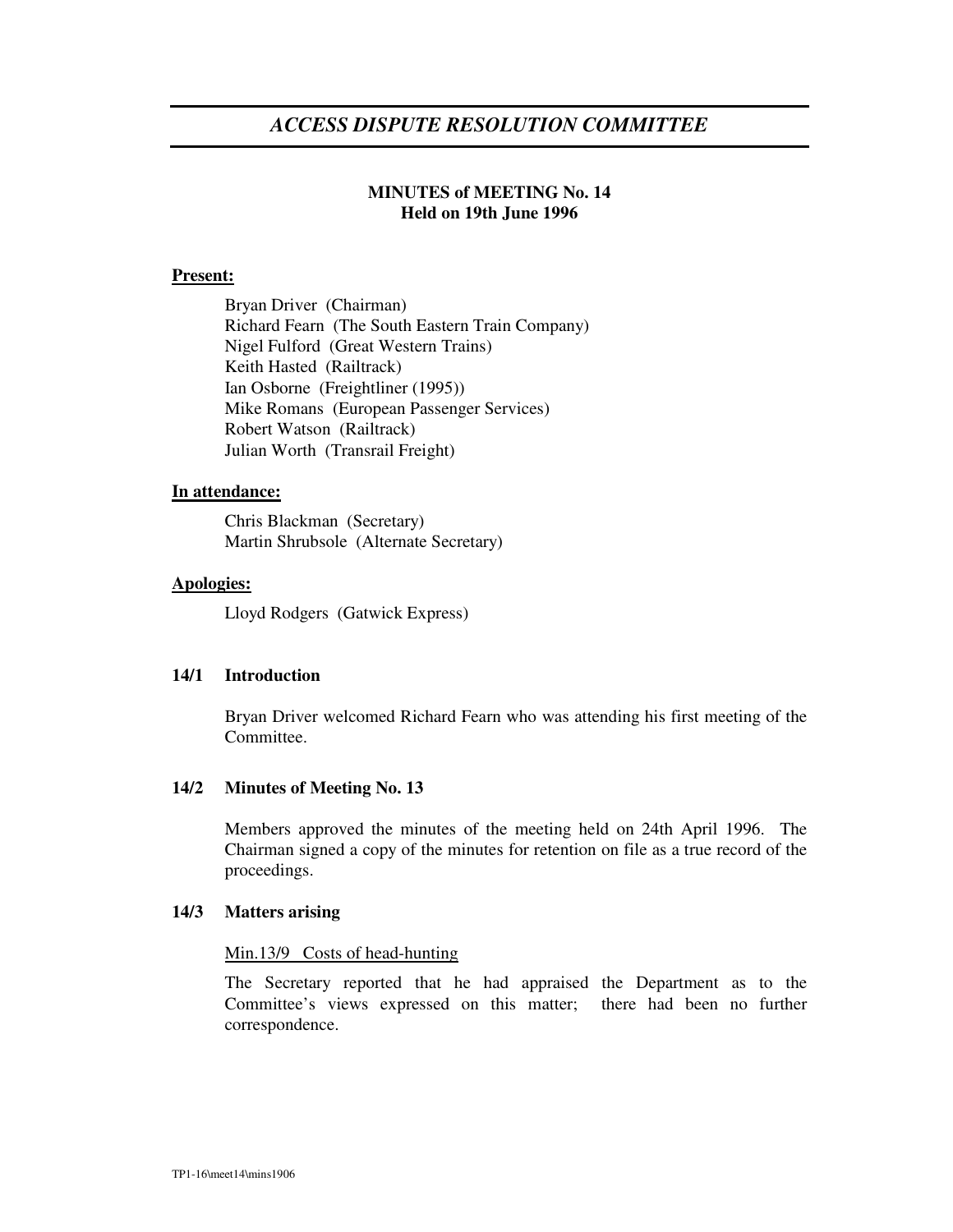### **14/4 Committee/Sub-Committee Jurisdiction**

The Committee examined a paper from the Secretariat containing draft amendments to its procedures dated September 1995. Members accepted that these amendments adequately reflected the points made during discussion at the previous meeting, recorded in Minute 13/6, and approved them for publication in the next issue of the procedures.

## **14/5 Committee Decision-making Process**

The Committee were happy with the letter and the questions which had been posed to the Office of the Rail Regulator, and noted the response. Members agreed that they would not wish to ignore the advice that they should if necessary take an independent legal view.

Moreover the Committee agreed a point of principle that it would not simply seek advice as to what the Committee should do, but would formulate a view on what it was minded to do and then seek advice from lawyers as to whether this were ultra vires.

Members also noted that there is essentially no difference in access to arbitration, and the route to arbitration does not require the other party to agree. However both parties, in the event of a matter going to arbitration, would need to agree the Terms of Reference.

On the subject of time limits for referring matters to arbitration, the Committee recalled its earlier discussion which concluded that 7 days was insufficient. The Committee saw no reason why it should not formally initiate an amendment to the Access Dispute Resolution Rules. It noted that the time limit provided in the Access Dispute Resolution Rule C1 specified periods of 7 days or 14 days for giving notice of arbitration. Members agreed that the need for speedy resolution of disputes mitigates against a suggestion of having a common time of 28 days in the Rules. In any case the issue is one of giving notice, after which there is further time allowed for preparing documentation. Accordingly the Committee concluded that it wished the Secretariat to prepare a formal Proposal for Change to cover two features; firstly, that the notice of arbitration specified in Rule C1 should be 14 days in all cases; secondly, that there should also be a route to arbitration following a determination under A5.11.1, except in the case of references made under Conditions D5, F5, G6 or H11.9(a). **Action:** Secretariat

The Committee then reviewed paragraph 8 of the letter it had sent to the Regulator suggesting that it was admissible for a party to refer some, but not other, elements of a determination for arbitration. The Regulator had commented that there appeared to be no reason in principle why a party should not appeal on particular elements of a decision of the Committee without appealing the whole matter, but this would depend on the extent to which the elements are independent of each other. The Committee remitted the Secretariat to review whether any further amendment was required to the dispute rules to clarify the position.

**Action:** Secretariat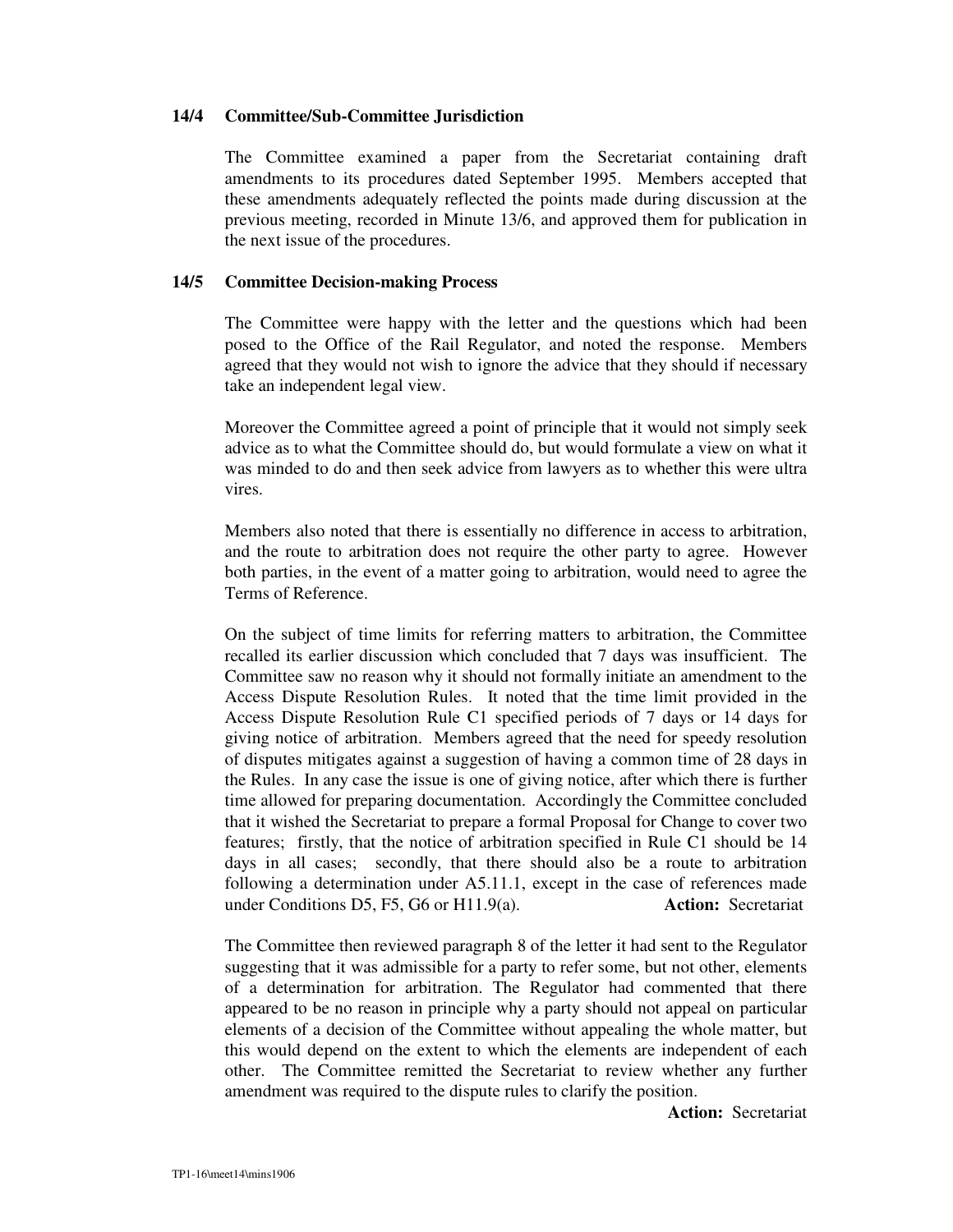The Committee noted that issues regarding references forwarded to arbitration necessarily involved the Dispute Secretary; in the absence of a specific appointment, the Committee declared that the Committee Secretary should undertake this role.

The Committee discussed whether they wished to know the basis for the resolution of out of court settlements. It took the view that, because the reference had not been formally heard by the Committee, nothing that had been settled between the parties therefore carried the blessing or weight of the Committee. Nevertheless the Committee agreed it would normally wish to know the basis of the settlement for noting at the next meeting. It does not wish to disincentivise parties from settling out of court nor would it normally wish to know any financial arrangements or detailed figures.

## **14/6 Seeking Legal Advice**

Members, in reflection on the previous discussion, noted that consultation to date had taken place with lawyers from within the Railway Industry and, whilst they were content for the time being to continue with these arrangements, they nevertheless recognised the need to consider arrangements for having formal access to independent legal opinion. The Secretariat was instructed to explore the options and prepare a paper for the next meeting of the Committee.

**Action:** Secretary

## **14/7 Accommodation**

The Secretary advised that he had written to the Railtrack Property Board seeking a tenancy agreement for accommodation on the second floor at East Side Offices at Kings Cross. A reply was awaited. The Railway Industry Dispute Resolution Committee was also seeking accommodation at the same location.

#### **14/8 Collection of the Levy for 1995/96**

The Secretary reported that a number of companies had not yet paid the levy for 1995/96; appropriate reminders had been sent to the parties concerned.

### **14/9 Declarations of Interest**

The Committee formally noted the minutes of the meeting of Timetabling Sub-Committee on 20th May 1996 and in particular the issue raised as to whether members/alternates should declare an interest if they held personal share holdings in Railtrack, or if their Company had such an interest. The Committee agreed that members should declare any interest relevant to a dispute being heard and this should cover both personal and their employing company's shareholdings and financial interests in Railtrack or any other industry party. The Secretary was remitted to ask the members/alternates of each Committee and Sub-Committee to declare their interest in companies which are an industry party. This information would not be made public but would be available to members for inspection and internal reference. **Action:** Secretary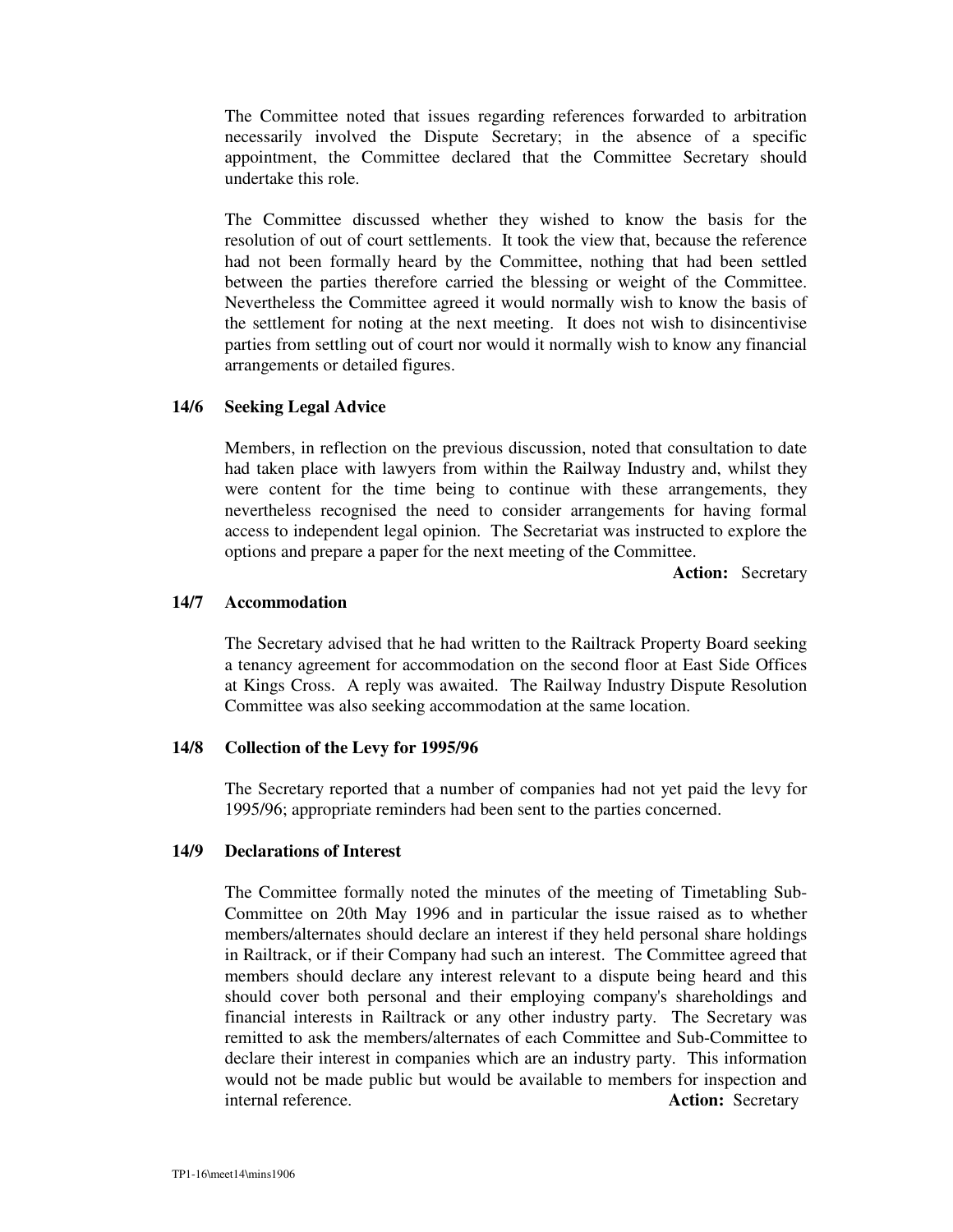#### **14/10 Proposals for Change to the Access Dispute Rules**

The Committee was pleased to note that these proposals, which were currently undergoing formal consultation with industry parties, included the two measures advocated by the Committee. The proposals to provide a mechanism for the Committee to hold a formal agreement with its Chairman for the supply of his services, and to add a limitation of liability clause on behalf of the Chairman and Secretary, would be formally considered by the Class Representative Committee on 2nd July 1996.

The Committee agreed that the Deputy Chairman would normally act as the signatory on its behalf.

## **14/11 Communication to Parties to a Dispute**

Section 3 of the Committee's procedures define the circumstances under which a company shall be treated as a party to a dispute. The Committee noted that there had been several cases where the Secretariat had notified companies who where advised as being, or perceived to be, an interested party that a hearing was to take place into a dispute; furthermore the Company had been asked whether it wished to be represented by an observer at the hearing, to be represented at the hearing and to make a presentation or, if it did not wish to be represented at the hearing, whether it nevertheless wished to be advised the outcome of the dispute.

The Committee agreed that parties would be entitled to receive the Record of the hearing if they attended the hearing, but otherwise would only receive the Record upon request. Matters relating to a release of information that might be construed as confidential would be subject to the Chairman's discretion in accordance with Rule A5.11.9.

If another party is specifically referred to in the determination then they may receive a copy of the Record. Alternatively a party may ask to receive this, and the Secretary will judge whether the circumstances are such that he should supply it.

Where confidential issues arise, parties directly concerned may need to know who else will have a copy of the Record so that they have the opportunity to request the Chairman to invoke Rule A5.11.9.

As a matter of procedure the Committee considered that it is at that point when the draft Determination is read to parties at the conclusion of a hearing that a decision must be made as to the identity of parties who should receive the full Record.

Finally, it was agreed that, in circumstances where a party was asked to withdraw from a hearing for part of the procedure, the relevant items of the record of the hearing would be expunged from the version sent to that party.